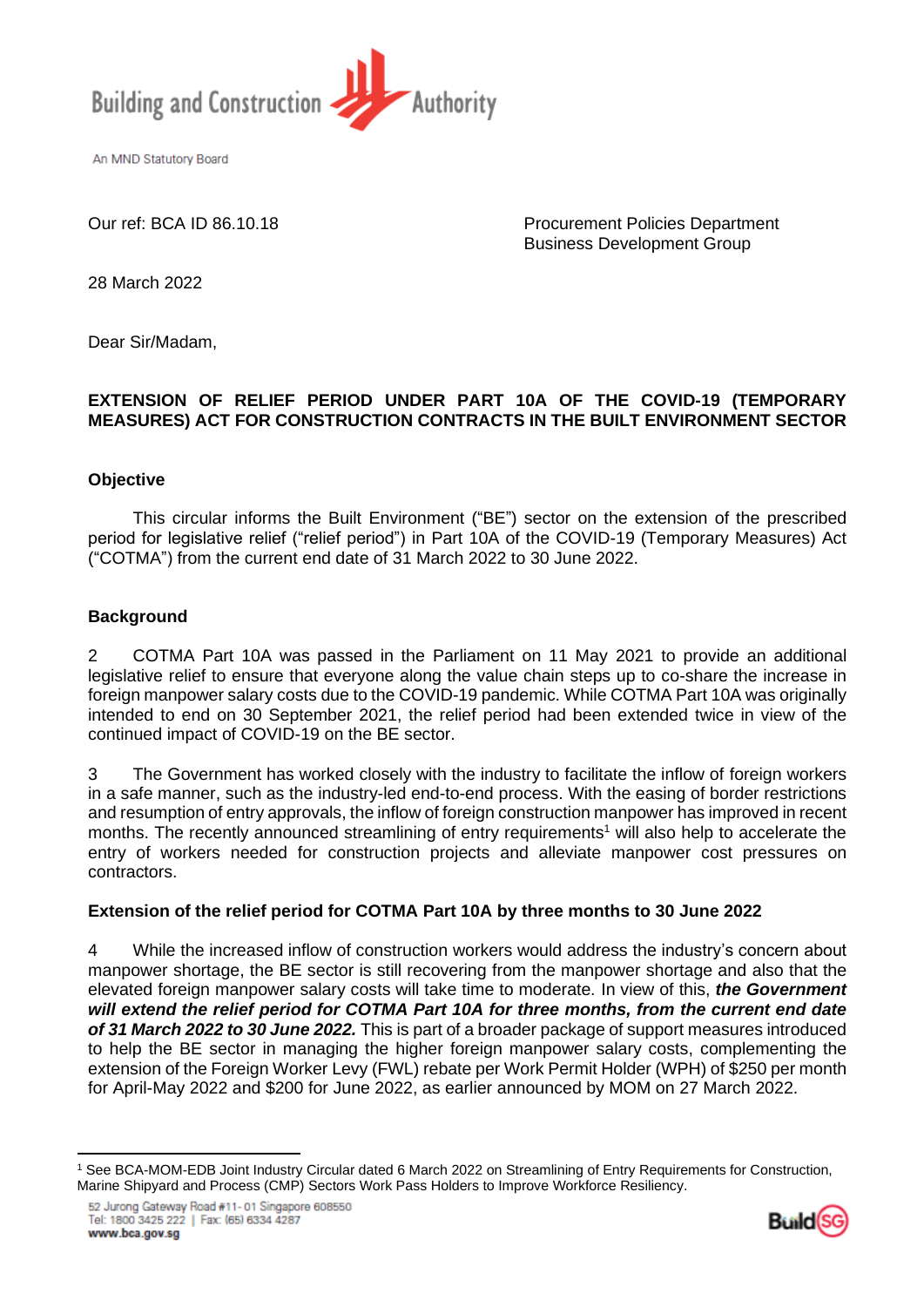5 Contractors can apply for an Assessor to seek a determination to adjust the contract sum for the increase in foreign manpower salary costs, in respect of Work Permit Holders, due to COVID-19 during the period from 1 October 2020 to **30 June 2022** (i.e. a 3-month extension), if contracting parties are unable to reach an amicable outcome. *Contractors may submit an application for an Assessor's determination up to two months after the end of the relief period, i.e. latest by* **31 August 2022**. The application for an Assessor's determination can be made at [https://go.gov.sg/cotma10a.](https://go.gov.sg/cotma10a)

# **Further information**

6 We would like to emphasise that the reliefs related to the BE sector under COTMA are meant to be time-limited. As the sector continues to recover and the inflow of construction workers starts to meet the numbers required by the industry, firms should prepare for the relief under COTMA Part 10A to end. As we shift towards living with COVID-19, BE sector firms will need to work more closely together, so as to ensure business sustainability and longer-term resilience of the BE sector.

7 More details on COTMA Part 10A can be found at [https://go.gov.sg/cotma10a.](https://go.gov.sg/cotma10a) Please direct your queries to <https://www.bca.gov.sg/feedbackform/> if you have any clarifications on this circular.

Thank you.

Yours faithfully

ANG LIAN AIK GROUP DIRECTOR BUSINESS DEVELOPMENT GROUP for CHIEF EXECUTIVE OFFICER BUILDING AND CONSTRUCTION AUTHORITY

(Transmitted via email)

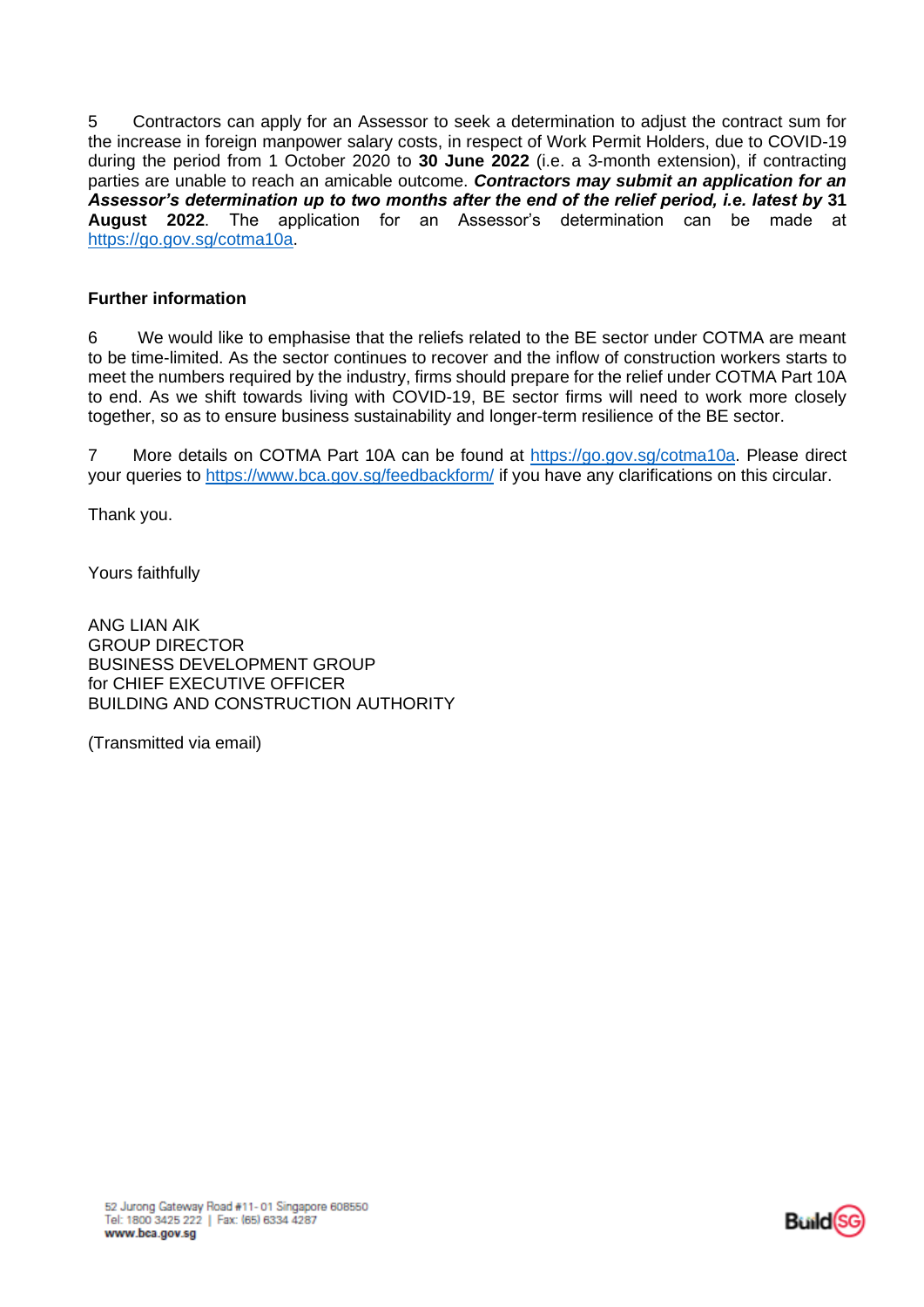#### **DISTRIBUTION (via e-mail)**

President Association of Consulting Engineers Singapore (ACES) 18 Sin Ming Lane #06-01 Midview City Singapore 573960 secretariat@aces.org.sg

President The Institution of Engineers, Singapore (IES) 70 Bukit Tinggi Road Singapore 289758 ies@iesnet.org.sg

President Real Estate Developers' Association of Singapore (REDAS) 190 Clemenceau Avenue #07-01 Singapore Shopping Centre Singapore 239924 redas\_secretariat@redas.com;

President The Singapore Contractors Association Limited (SCAL) Construction House 1 Bukit Merah Lane 2 Singapore 159760 enquiry@scal.com.sg

President Singapore Green Building Council (SGBC) 200 Braddell Road Block H, Level 2 BCA Braddell Campus Singapore 579700 enquiry@sgbc.sg

President Singapore Institute of Architects (SIA) 79 Neil Road Singapore 088904 info@sia.org.sg

President Singapore Institute of Building Limited (SIBL) 9 Ah Hood Road, #02-04 Singapore 329975 info@sibl.com.sg